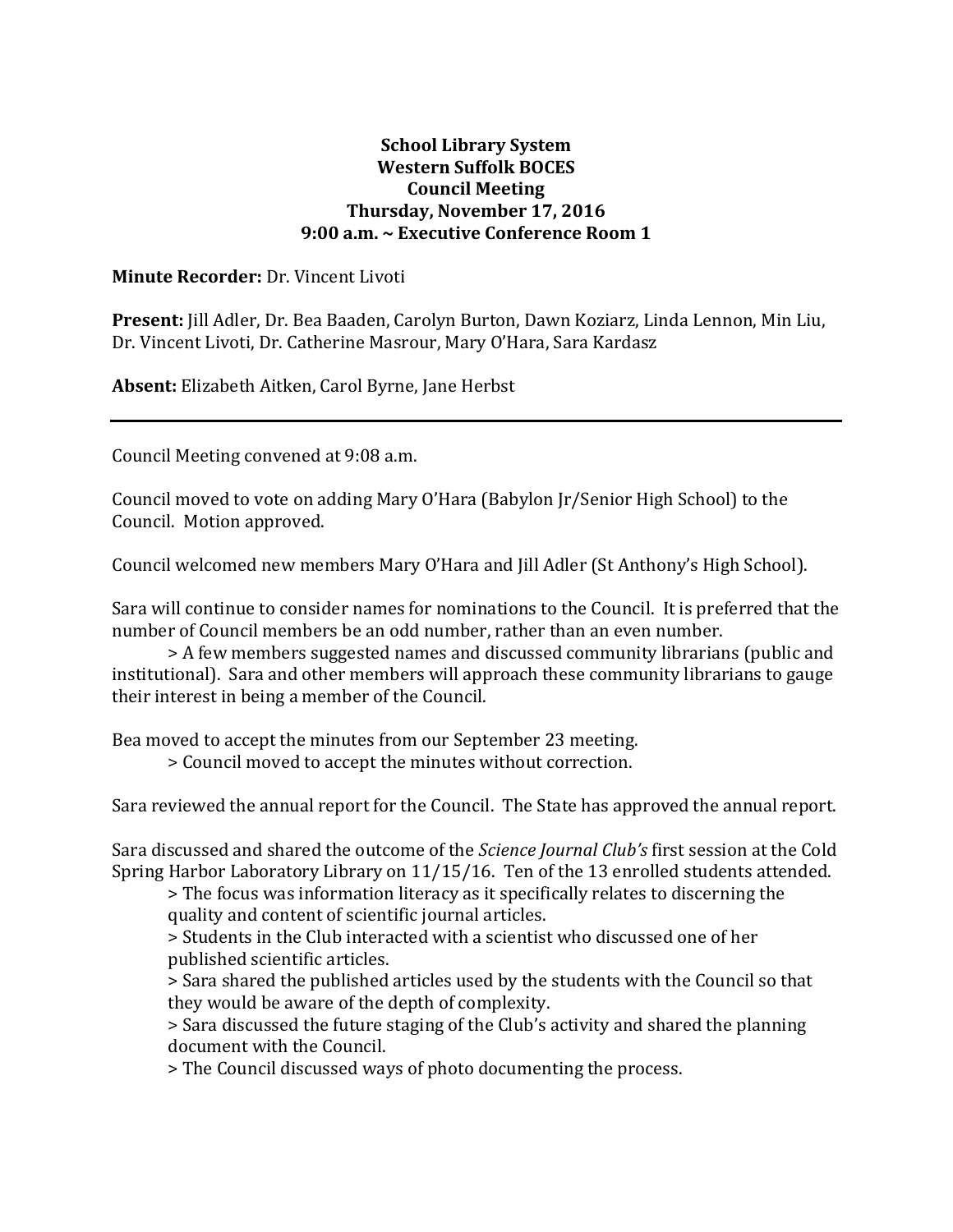> Bea recommended presenting the outcomes of the Club at the NYLA/SSL Conference to be held on Long Island in May, 2018.

> The Council discussed pathways for publicizing the Club and the students' achievements.

Sara updated the Council about the Professional Circle meetings.

> Jill discussed her experience with the recent meeting - "Using Social Media".

- >The Council learned about other planned Professional Circle meeting(s). \* DEC 19th may be cancelled.
- > The committee discussed professional development for county-area librarians.

The most recent Liaison meeting - Teaching for Diverse Learning Needs - was discussed, and Sara shared the meeting topics as well as the feedback from the participants.

> Sara shared the flyer for the next Liaison meeting on December 7th with the Council. "Full School Programs and Celebrations" will include "Intro to Hip Hop X," "Reimagine High School Week," and individual sharing.

Sara discussed the "New Librarians Orientation" and the outcomes of the program.

> She expressed her intention to continue the orientation program even if only a few are in need of it.

Follett provided lunch and gave a "Lunch and Learn" presentation about enhancements to Follett's Resource Management system.

Sara updated the Council on a "Follett User Group" which explored widgets and dashboard functionality in "Destiny". Follett ebooks and using them in the curriculum was also discussed during the user group meeting.

The third Regional Institute was reviewed. It attracted over 250 participants. Western Suffolk BOCES was well represented as attendees and presenters.

> Sara offered a variety of statistics and shared the brochure for the Institute with the Council.

> The Institute had positive feedback from the attendees .

> Sara discussed preliminary options for the next Institute in the fall of 2017.

Inquiries for "new business" was opened to the Council.

> Bea mentioned the shift in interlibrary loan policies for requesting journal articles via LILRC outside of the network.

- \* Members discussed experiences with ILL and NYLA.
- \* Sara has not received requests for ILL of journal articles.
- > Min Liu stated that a "book repair workshop" was being offered by LILRC.

\* Sara mentioned the she tried to coordinate a workshop for Western Suffolk BOCES, but she did not meet the threshold of 12 enrollees.

- > There were questions about the progress of the Union Catalog updates.
	- \* Sara explained that there is still limited participation overall.
	- \* The issue will be revisited at the next Liaison meeting on 12/7/16.